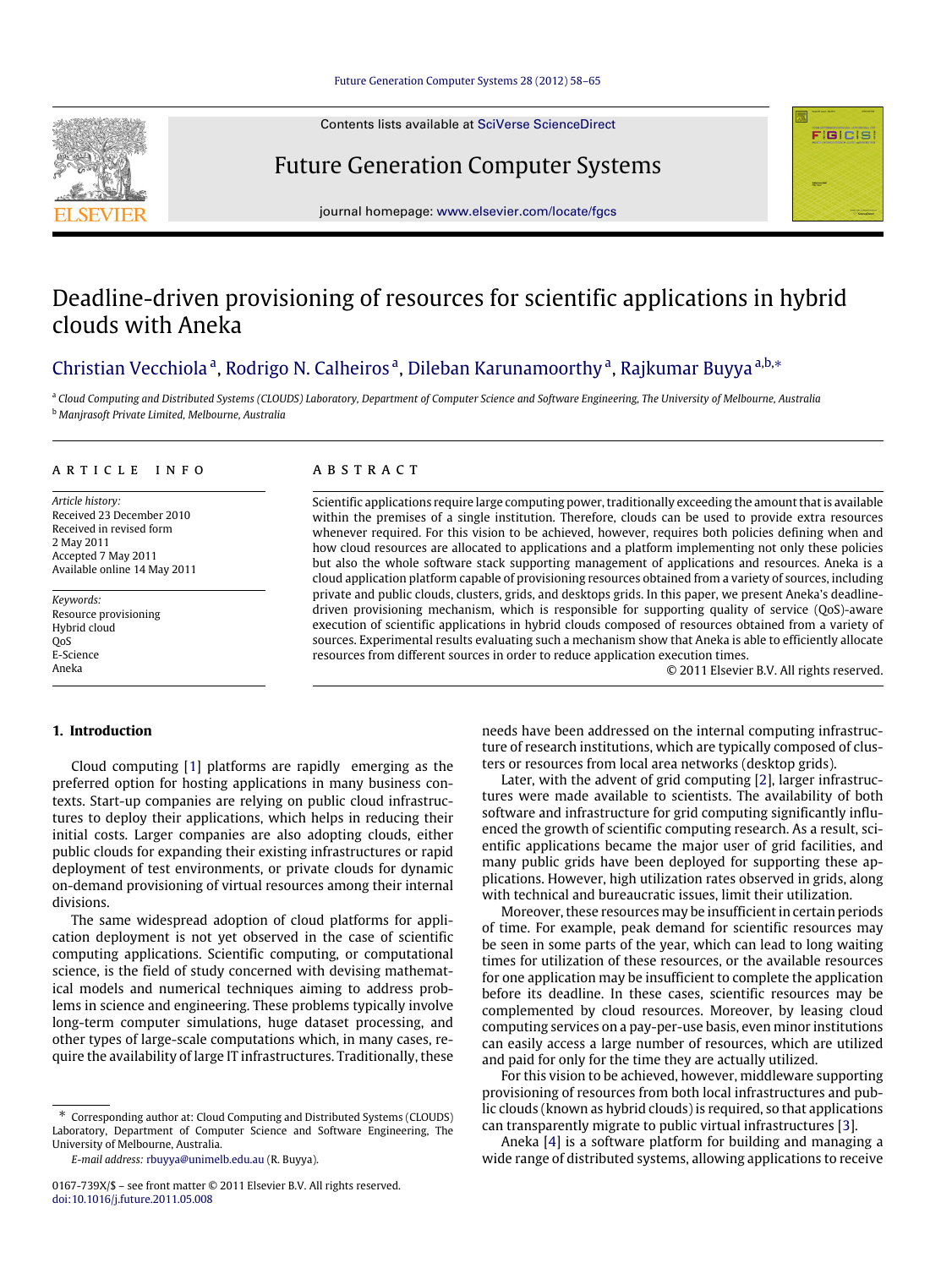resources provisioned from different sources, such as desktop grids, scientific grids, clusters, private clouds, and public clouds. Such a hybrid cloud built with resources from a variety of sources is managed transparently by Aneka. Therefore, this platform enables the execution of scientific applications in hybrid clouds.

The contribution of this paper is twofold. First, it describes Aneka's features that are responsible for supporting the quality of service (QoS)-aware execution of scientific applications in hybrid clouds composed of resources obtained from a variety of sources. Second, it presents experimental results of the utilization of these features in an actual hybrid cloud. Results show that Aneka is able to efficiently allocate resources from different sources in order to reduce application execution times.

The rest of this paper is organized as follows. Section [2](#page-1-0) presents an overview of scientific applications and current support for them in the cloud. Section [3](#page-1-1) presents a general overview of the Aneka framework. Section [4](#page-2-0) describes the provisioning mechanism in Aneka and how it supports different resources. Section [5](#page-3-0) presents the algorithms for deadline-driven resource provisioning in Aneka. Section [6](#page-5-0) presents the results of using Aneka's capabilities for the execution of a scientific application in a hybrid cloud. Section [7](#page-5-1) presents related works, and Section [8](#page-6-4) concludes the paper.

## <span id="page-1-0"></span>**2. Scientific computing in the cloud**

With the advent of grid computing, large computing infrastructures became available to academic and research institutions for deploying and executing scientific applications. These infrastructures are either contained within the boundaries of an institution, such as a University or a high-performance computing (HPC) facility, or span across several organizations and spread worldwide as in the case of the Enabling Grid for E-sciencE (EGEE) [\[5\]](#page-6-5), Tera-Grid [\[6\]](#page-6-6), and Open Science Grid (OSG) [\[7\]](#page-6-7).

Because grid resources are shared worldwide, it is necessary to provide users with controlled access to these resources, which leads to competitive use of these facilities that favors large research institutions and more expensive projects. In addition, technical issues related to the specific nature of the runtime environment provided by grids limit the widespread use of these facilities: in many cases, applications have to be written either according to a specific programming model (e.g., Message Passing Interface [\[8\]](#page-6-8), Bag of Tasks, or workflows) or for a specific operating system, mostly Unix-like.

Cloud computing provides an alternative approach that solves some of these problems. Such technology delivers IT infrastructure and services on demand on pay-per-use basis. The use of such a billing scheme makes clouds accessible to everyone, from large academic institutions to minor research groups. Moreover, clouds are able to provide distributed systems that grow and shrink dynamically according to the requirements of users, which can identify convenient trade-offs between cost and performance for experiments.

Moreover, virtualization technologies remove many of the technical issues previously mentioned. For example, Infrastructure as a Service (IaaS) solutions allow scientists to prepackage and configure the basic building blocks required for carrying out their experiments. This allows a higher degree of customization that helps cover a wider range of scenarios for scientific computing applications. Finally, provisioning on demand of cloud resources simplifies their integration into existing infrastructures. Academic institutions already have their computing facilities, and these infrastructures can be extended by adding virtual resources or services leased from the cloud, which creates a hybrid infrastructure that serves the institution for the time needed to perform huge computations or large-scale experiments.

Although the use of cloud computing for scientific applications is still limited, the first steps towards this goal have been already made. One of the first cloud-based infrastructures for computational science, Science Cloud [\[9\]](#page-6-9), has been deployed by the joint efforts of the University of Chicago, the University of Illinois, Purdue University, and Masaryk University.

From a research point of view, studies have been conducted on the feasibility of using clouds for scientific computing. A study by Evangelinos and Hill [\[10\]](#page-6-10) shows that HPC scientific applications deployed in regular Amazon instances have performance similar to the performance achieved with low-cost clusters, whereas a study by Deelman et al. [\[11\]](#page-6-11) shows that the cost of cloud for HPC applications is acceptable. From a public cloud provider's perspective, there are initiatives such as Amazon EC2's cluster computing instances, $<sup>1</sup>$  $<sup>1</sup>$  $<sup>1</sup>$  which offer HPC resources connected via</sup> a high-throughput network. Such an initiative from Amazon provides a platform with better performance for HPC applications than the regular platform evaluated by Evangelinos and Hill, making the adoption of clouds more compelling to researchers.

The aim of using hybrid public/private clouds is a core feature of the Aneka platform, which enables not only utilization of such clouds, but also utilization of virtually any kind of computational resource available for applications, including idle desktops from local networks, clusters, and grids. The Aneka platform is presented in the next section, and the deadline-driven provisioning of resources for scientific applications is presented in Section [4.](#page-2-0)

#### <span id="page-1-1"></span>**3. Aneka: an extensible cloud application platform**

Aneka [\[4\]](#page-6-3) is a software platform and a framework for the development of distributed applications in the cloud. It harnesses the computing resources of a heterogeneous network of workstations, clusters, grids, servers, and data centers, on demand. It implements a Platform as a Service model, providing developers with Application Programming Interfaces (APIs) for transparently exploiting physical and virtual resources. In Aneka, application logic is expressed with a variety of programming abstractions and a runtime environment on top of which applications are deployed and executed. System administrators leverage a collection of tools to monitor and control the cloud, which can be a public virtual infrastructure available through the Internet, a network of computing nodes in the premises of an enterprise, or a combination of them.

The core feature of the framework is its service-oriented architecture that allows customization of each cloud according to the requirements of users and applications. Services are also the extension point of the infrastructure: by means of services, it is possible to integrate new functionalities and to replace existing ones with different implementations. In this section, we briefly describe the architecture and categorize the fundamental services that compose the infrastructure.

#### *3.1. Framework overview*

[Fig. 1](#page-2-1) provides a layered view of the framework. Aneka provides a runtime environment for executing applications by leveraging the underlying infrastructure of the cloud. Developers express distributed applications by using the API contained in the Software Development Kit (SDK) or by porting existing legacy applications to the cloud. Such applications are executed on the Aneka cloud, represented by a collection of internetworked nodes hosting the Aneka Container. One of the nodes runs the *Aneka master*, which provides resource management and application scheduling capabilities, and the other nodes run *Aneka workers* that process tasks that compose the application.

<span id="page-1-2"></span><sup>1</sup> [http://aws.amazon.com/ec2/.](http://aws.amazon.com/ec2/)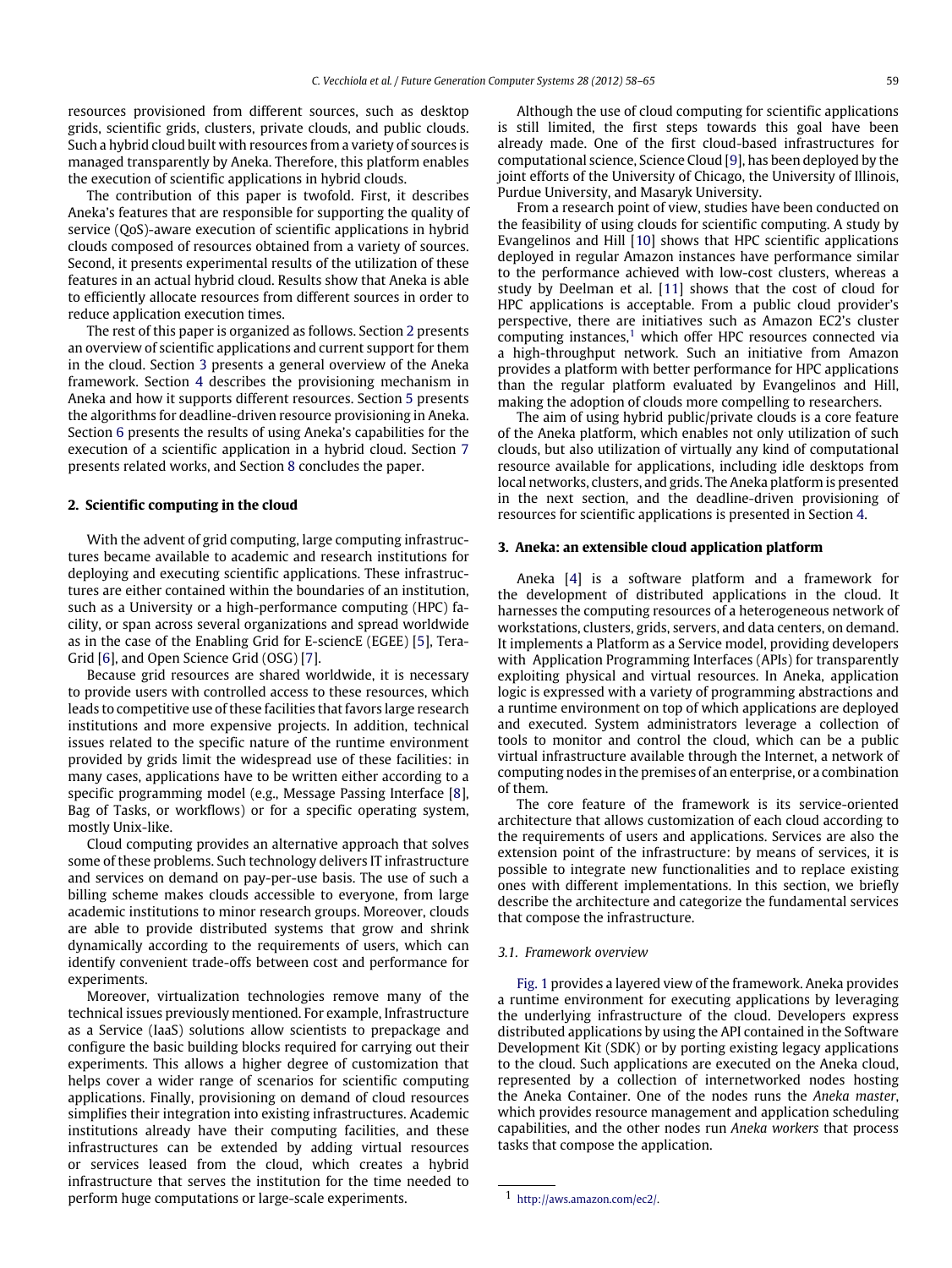<span id="page-2-1"></span>

**Fig. 1.** Aneka framework.

Aneka Container is the building block of the middleware, and it represents the runtime environment for executing applications; it contains the core functionalities of the system and is constituted of an extensible collection of services that allow administrators to customize the Aneka cloud. There are three classes of services that characterize the Container.

- *Execution services*: these services are responsible for scheduling and executing applications. Each programming model supported by Aneka defines specialized implementations of these services for managing the execution of a work unit defined in the model.
- *Foundation services*: these services are the core management services of the Aneka Container. They are in charge of metering applications, allocating resources, managing the collection of available nodes, and keeping the services registry updated.
- *Fabric services*: these services constitute the lowest level of the services stack of Aneka and provide access to the resources managed by the cloud. An important service in this layer is the Resource Provisioning Service, which enables horizontal scaling (e.g., increase and decrease in the number of resources) in the cloud. Resource provisioning makes Aneka elastic and allows it to grow and shrink dynamically to meet the QoS requirements of applications.

The Container relies on a Platform Abstraction Layer that interfaces with the underlying host, whether this is a physical or a virtualized resource. This makes the Container portable over different runtime environments that feature an implementation of the ECMA 335 (Common Language Infrastructure) specification [\[12\]](#page-6-12). Two well-known environments that implement such a standard are the Microsoft.NET framework $^2$  $^2$  and the Mono open source.NET

framework.<sup>[3](#page-2-3)</sup> Therefore, Aneka is fully supported in both Windowsbased and Linux-based systems.

Security in Aneka is carried out by specific Aneka services. The same pluggable interface that allows new services to be added to the container also allows different security mechanisms to be attached to the Aneka container, so that the security requirements of specific installations can be served. For example, if secure and encrypted file transferring is required between the master and the workers, a Secure File Transfer Protocol (SFTP) module can be plugged into Aneka and activated on demand. Regarding communication among nodes, Aneka provides a built-in security based on 256-bit symmetric cryptography. Moreover, the framework implements its own security system, allowing users to selectively access services.

Scalability in Aneka is handled by elastically increasing the installed base of nodes when required: the framework was successfully used to harness and manage up to 200 nodes without significant delays or bottlenecks. Regarding management of applications, Aneka was successfully used for hosting the execution of multiple applications at the same time and to handle the execution of massive applications composed by tens of thousands (between 10,000 and 20,000) tasks. In a worst-case scenario, some bottlenecks were identified in the data transfer facilities, which can be avoided with replication of data sources in order to distribute requests for data required by tasks.

# *3.2. Aneka application programming models*

Developers express the logic of applications by using *programming models*. A programming model is represented by a collection of abstractions that are used by a developer to define the application components, and a set of services that constitute the runtime environment for these abstractions. Generally, the implementation of a programming model includes execution and scheduling services whose coordinated activity provide runtime support for the model. The programming models currently supported by Aneka are as follows.

- *Bag of Tasks*: allows expressing a distributed application as a collection of independent tasks that can be executed in any order.
- *Distributed Threads*: provides an implementation of concurrent threads with shared memory and locks.
- *MapReduce*: implements the programming model proposed by Google [\[13\]](#page-6-13) for data-intensive applications based on the *map* and *reduce* functions borrowed from functional programming.
- *Actors*: supports the SALSA [\[14\]](#page-7-4) programming language for the execution of Actors-oriented programs on top of Aneka clouds.
- *Workflow*: allows expressing a distributed application as a collection of interrelated tasks whose dependencies are expressed by a directed acyclic graph.

Additional programming models can be integrated into the infrastructure if the required implementations of the abstractions are provided and the runtime services required for their execution are added to the Container.

# <span id="page-2-0"></span>**4. Resource provisioning in Aneka**

Aneka provides seamless access to different computational resources such as Linux desktops, Windows desktops, grids, clusters, private clouds, and public clouds. The Resource Provisioning Service, which is part of the Fabric Services of Aneka, enables dynamic provisioning of various types of resources [\[3\]](#page-6-2). Next, we present how each type of resource is supported in Aneka.

<span id="page-2-2"></span><sup>2</sup> [http://www.microsoft.com/net/.](http://www.microsoft.com/net/)

<span id="page-2-3"></span><sup>3</sup> [http://www.mono-project.com.](http://www.mono-project.com)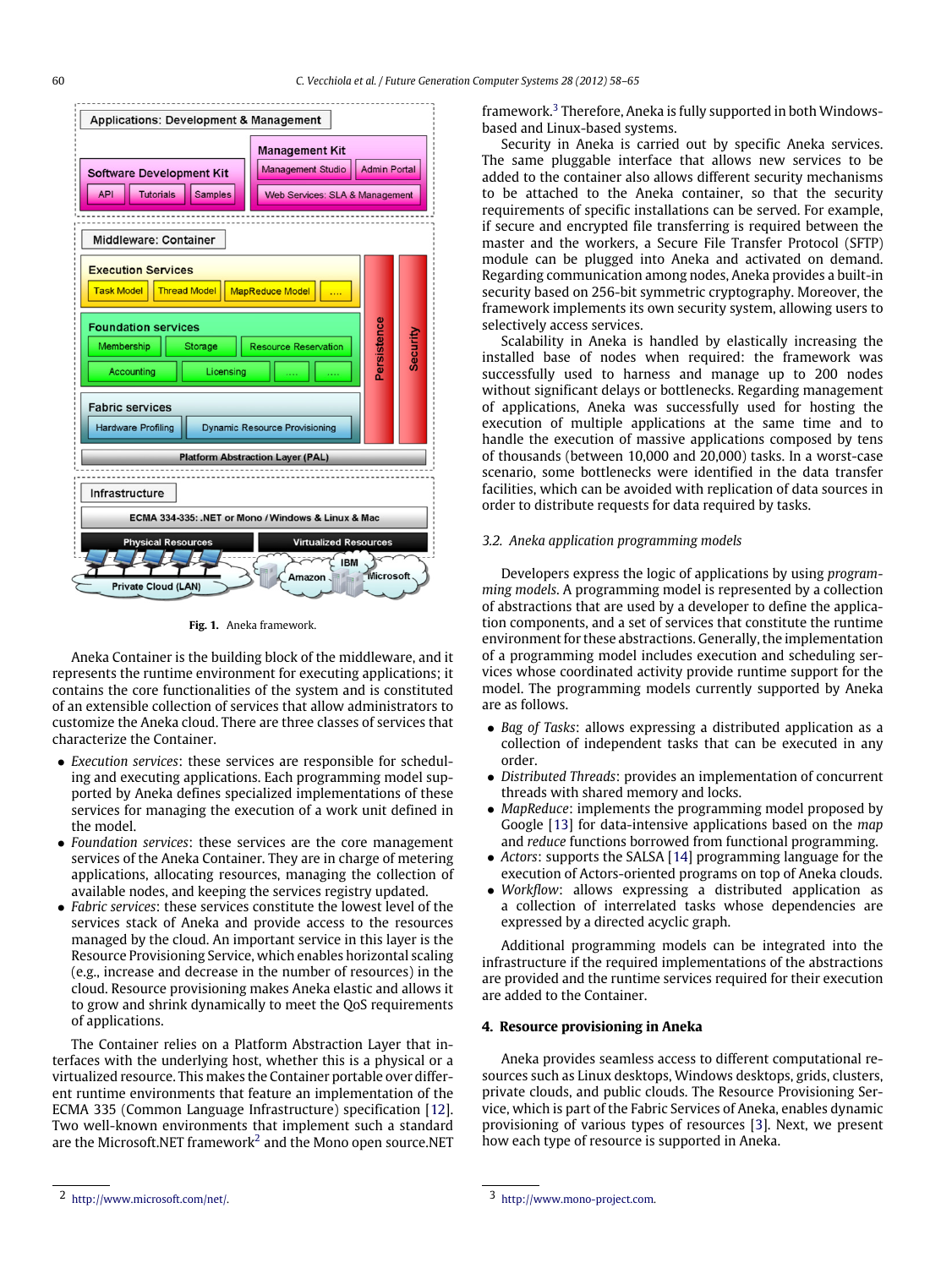#### *4.1. Desktop grids*

Desktop grid resources are examples of Aneka static resources. In the context of Aneka, a static resource is a resource that receives a static configuration and thus can be promptly accessed by Aneka and become part of the Aneka private cloud [\[3\]](#page-6-2). This allows them to be provisioned to applications without further interaction with other Aneka architectural elements. The only requirements for this type of resource is being accessible via a network, having a configuration that allows remote access from, and running, the Aneka container.

This type of resource can be used by Aneka either opportunistically, i.e., they are made available when they are not in use by local users, or in a dedicated way, i.e., they are accessed only via Aneka and are available as part of the Aneka cloud at all times. These methods allow Aneka to access resources from both Linux and Windows desktops.

#### *4.2. Public and private clouds*

Public and private cloud resources are provisioned dynamically by Aneka. Dynamic resources, in the context of Aneka, are resources that do not receive a static configuration and thus join the Aneka cloud on demand [\[3\]](#page-6-2). These resources are the result of dynamic provisioning, which is managed by the Resource Pool Manager. The Resource Pool Manager is responsible for managing resource pools, which are composed of resources obtained from the same source. Because different resources have different management systems and are accessed and used in different ways, the operation and management of Resource Pools vary depending on the specific source of resources.

In the case of private clouds, local data centers, and other organizational resources allocated in the form of Virtual Machines (VMs), there is one Resource Pool able to support each specific data center/cluster. For example, if the company has one virtualized cluster running Xen, another one running VMware, and a data center managed via Eucalyptus software, three Resource Pools have to be instantiated, and each one is managed according to the particularities of each resource type.

In the case of private clouds, it is also necessary to have one Resource Pool per provider, because typically each provider deploys its own API and access tools, and they are incompatible with other provider's tools and APIs.

In both cases, resources are provisioned in the form of virtual machines that once started activate an Aneka container previously configured and stored in the VM image. The Aneka container in the initiated VM triggers the process of joining the Aneka cloud.

#### *4.3. Grids and clusters*

Aneka is also able to provision resources from typical scientific computing infrastructures, such as grids and clusters. How these resources are made available to Aneka depends on whether virtualization technology is applied in the grid/cluster or not.

If the grid or cluster is also virtualized, its utilization is similar to the utilization of clouds: a Resource Pool able to make allocations in the specific infrastructure must be available. Also similar to the approach for clouds, a VM image with a preconfigured Aneka container is required, so VMs join the Aneka cloud once they are initiated in the grid/cluster. Once the resource is available to Aneka, it is used similarly to any other type of resource.

If the grid or cluster does not support virtualization technology, its utilization in Aneka is slightly different. Even though VMs are not created in the resource, these resources still require allocation, deallocation, and management, and thus a Resource Pool having ability to interact with the Resource Management System of the grid/cluster is required. Once resources are allocated by the Resource Pool, an Aneka container is loaded in each allocated node so these resources join Aneka cloud like desktop grid resources.

One key difference between clouds and grids (and clusters) is that the latter requires definition of an allocation time during resource acquisition. This is because in grids and clusters the period of time in which the resources are required is typically decided before allocation. On clouds, on the other hand, allocation time is not previously decided, and thus Resource Pools release resources only when they are not required. Poor decisions of providing allocation time in clusters and grids may cause applications to be canceled during their execution if they do not finish before the allocation time expires. Therefore, Resource Pools for these resources have to consider this extra issue during resource allocation.

# <span id="page-3-0"></span>**5. Deadline-driven resource provisioning algorithm**

[Fig. 2](#page-4-0) presents an overview of Aneka's provision mechanism. Besides aspects related to the management of resources from different sources, other important aspects to be considered are (i) when such a process of resource allocation takes place and how many resources are requested, and (ii) which of the available resource sources are used in a particular provisioning request.

A decision about the former is made by the Scheduler Service. This decision is driven by the application QoS, which is expressed in terms of the deadline for application completion. The deadlinedriven policy is a best-effort algorithm that considers the time left for the deadline and the average execution time of tasks that compose an application to determine the number of resources required by it, as shown in Algorithm 1. For each request with QoS constraints, the Scheduler Service considers its deadline, number of tasks, and task runtime estimation to determine if the deadline can be met (Line 4). If the Service detects that the deadline cannot be met, it determines the number of extra resources required and submits a request, containing the request and the number of resources, to the Provisioner Service (Lines 5–7).

Notice that this process takes place either to scale a single application across multiple sites or to provide dynamic resources to multiple applications in execution in the Aneka cloud, and the process is repeated every time a new request is received by Aneka and every time a task completes or fails. On the other hand, if the Scheduling Service detects that the request does not require all the resources currently allocated to it, it indicates to the Provisioner Service that some of these resources can be released to be used by other requests (Lines 8–21).

For a decision about the specific source of resources to be used for each resource request, Algorithm 2 presents the algorithm applied by the Provisioning Service, which is called in Algorithm 1, Line 7. By default, resources are allocated first from local static and dynamic resources (e.g., desktop grids and private clouds), then from "free" resource pools (such as grids), and finally from public clouds. Inside each of these classes of resource sources (e.g., different public Cloud providers in the case of paid external resources), the source of resources and the preferred order is defined by the Aneka administrator in an input configuration file. Notice that this algorithm operates in a best effort manner: if the provisioner cannot allocate the exact number of resources requested by the scheduler, it returns as much as it can get from all the available sources (Line 16). Moreover, the time for preparation of the system (e.g., start up of VMs) is not taken into account by the provisioning mechanism, and thus there may be small delays in task processing.

Other policies, which consider data locality and monetary and performance costs of file transferring, have currently to be defined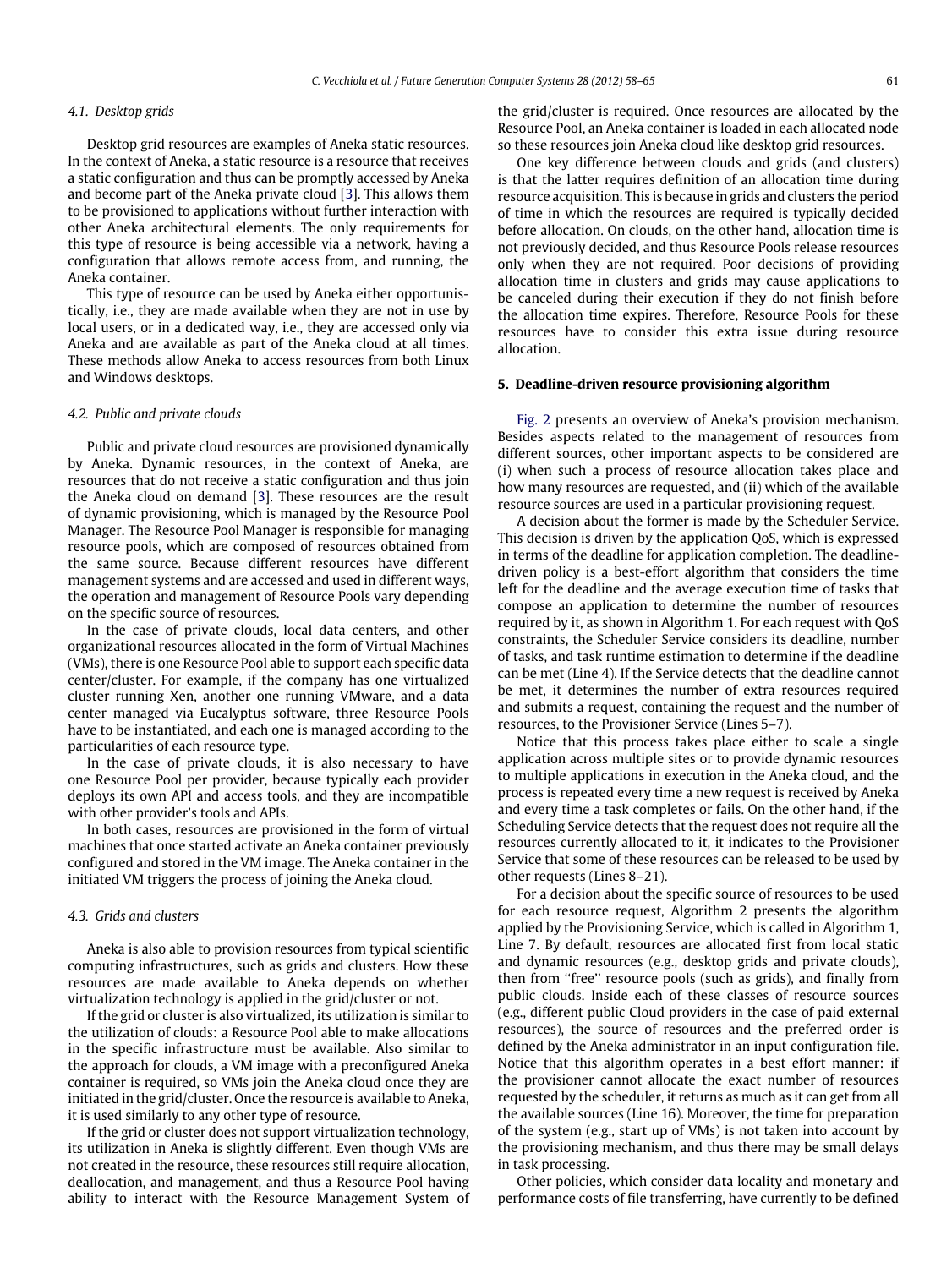<span id="page-4-0"></span>

**Fig. 2.** An overview of Aneka's dynamic provisioning infrastructure.

|                                                    | Algorithm 1: Deadline-driven provisioning in Aneka.                                                                                                                                                                                                                                                                                                                                                                                                                                                                                                 | Algorithm 2: Resource pool selectio                                                                                                                                                                                                                                                                                                                                            |  |  |
|----------------------------------------------------|-----------------------------------------------------------------------------------------------------------------------------------------------------------------------------------------------------------------------------------------------------------------------------------------------------------------------------------------------------------------------------------------------------------------------------------------------------------------------------------------------------------------------------------------------------|--------------------------------------------------------------------------------------------------------------------------------------------------------------------------------------------------------------------------------------------------------------------------------------------------------------------------------------------------------------------------------|--|--|
| $\mathbf{2}$<br>3<br>4<br>5<br>6<br>$\overline{7}$ | 1 foreach request with QoS constraints do<br>resources $\leftarrow$ available resources for the application;<br>pendingTasks $\leftarrow$ number of tasks in the queue;<br>$\textit{eff} \leftarrow \frac{\textit{pendingTasks}}{\textit{resources}} \times \textit{averageTaskRuntimeException};$<br>if $eft$ > applicationTimeRemaining then<br>$extraResources \leftarrow \frac{pendingTaskxaverageTaskRunning}{applicationTimeRemaining};$<br>// Invokes Algorithm 2 for resource<br>provisioning<br>Provisioner.selectResources(applicationId, | 1 Provisioner.selectResourc<br>extraResources)<br>providerList $\leftarrow$ list of local stat<br>$\mathbf{2}$<br>providerList $\leftarrow$ providerList $\cup$ l<br>3<br>resource pools;<br>providerList $\leftarrow$ providerList $\cup$ l<br>4<br>pools;<br>providerList $\leftarrow$ providerList $\cup$ l<br>5<br>resource pools;<br>$req \leftarrow extraResource;$<br>6 |  |  |
|                                                    | extraResources);                                                                                                                                                                                                                                                                                                                                                                                                                                                                                                                                    | resourceList $\leftarrow \emptyset$ :<br>7                                                                                                                                                                                                                                                                                                                                     |  |  |
| 8                                                  | else                                                                                                                                                                                                                                                                                                                                                                                                                                                                                                                                                | foreach resourcePool rp in prov<br>8                                                                                                                                                                                                                                                                                                                                           |  |  |
| 9                                                  | toRelease $\leftarrow$ 0:                                                                                                                                                                                                                                                                                                                                                                                                                                                                                                                           | $av \leftarrow$ available resources fr<br>9                                                                                                                                                                                                                                                                                                                                    |  |  |
| 10                                                 | <b>if</b> pendingTasks < resources <b>then</b>                                                                                                                                                                                                                                                                                                                                                                                                                                                                                                      | resourceList $\leftarrow$<br>10                                                                                                                                                                                                                                                                                                                                                |  |  |
| 11<br>12                                           | $to$ Release $\leftarrow$ pendingTasks $-$ resources;<br>end                                                                                                                                                                                                                                                                                                                                                                                                                                                                                        | resourceList $\cup$ rp.allocate(m                                                                                                                                                                                                                                                                                                                                              |  |  |
| 13                                                 | else                                                                                                                                                                                                                                                                                                                                                                                                                                                                                                                                                | <b>if</b> $ $ resourceList $ $ = extraReso<br>11<br>break;<br>12                                                                                                                                                                                                                                                                                                               |  |  |
| 14                                                 | $pendingTasks \leftarrow pendingTasks + runningTasks;$                                                                                                                                                                                                                                                                                                                                                                                                                                                                                              | end<br>13                                                                                                                                                                                                                                                                                                                                                                      |  |  |
| 15                                                 | $\textit{eff} \leftarrow \frac{\textit{pendingTasks}}{\textit{resources}} \times \textit{averageTaskRuntime};$                                                                                                                                                                                                                                                                                                                                                                                                                                      | $req \leftarrow req - av;$<br>14                                                                                                                                                                                                                                                                                                                                               |  |  |
| 16                                                 | if $eft < aplicationTimeRemaining$ then                                                                                                                                                                                                                                                                                                                                                                                                                                                                                                             | end<br>15                                                                                                                                                                                                                                                                                                                                                                      |  |  |
| 17                                                 | toRelease $\leftarrow$                                                                                                                                                                                                                                                                                                                                                                                                                                                                                                                              | Scheduler.addResources(applic<br>16                                                                                                                                                                                                                                                                                                                                            |  |  |
|                                                    | $resources - \lceil \frac{pendingTask \times averageTaskRuntimeException}{application TimeRemaining} \rceil;$                                                                                                                                                                                                                                                                                                                                                                                                                                       | 17 end                                                                                                                                                                                                                                                                                                                                                                         |  |  |
| 18                                                 | end                                                                                                                                                                                                                                                                                                                                                                                                                                                                                                                                                 |                                                                                                                                                                                                                                                                                                                                                                                |  |  |
| 19                                                 | end                                                                                                                                                                                                                                                                                                                                                                                                                                                                                                                                                 | a usage cost. In particular, current pi                                                                                                                                                                                                                                                                                                                                        |  |  |
| 20                                                 | Provisioner.releaseResources(applicationId,<br>toRelease);                                                                                                                                                                                                                                                                                                                                                                                                                                                                                          | cloud resources consider their usage ii<br>granularity varies among providers. F                                                                                                                                                                                                                                                                                               |  |  |
| 21                                                 | end                                                                                                                                                                                                                                                                                                                                                                                                                                                                                                                                                 | the value of the time block is set to one                                                                                                                                                                                                                                                                                                                                      |  |  |
| 22 end                                             |                                                                                                                                                                                                                                                                                                                                                                                                                                                                                                                                                     | advantage in shutting down the virtu<br>hlock expiration time. Therefore, ever                                                                                                                                                                                                                                                                                                 |  |  |

by the system administrator, though these policies are planned to be automatically provided by Aneka in the future.

Once dynamic resources join the Aneka cloud, they must be properly managed, since these resources are typically subject to **n** in Aneka.

|        | 1 Provisioner.selectResources(applicationId,                               |  |  |  |  |  |
|--------|----------------------------------------------------------------------------|--|--|--|--|--|
|        | extraResources)                                                            |  |  |  |  |  |
| 2      | providerList $\leftarrow$ list of local static resource pools;             |  |  |  |  |  |
| 3      | providerList $\leftarrow$ providerList $\cup$ list of local dynamic        |  |  |  |  |  |
|        | resource pools;                                                            |  |  |  |  |  |
| 4      | providerList $\leftarrow$ providerList $\cup$ list of remote free resource |  |  |  |  |  |
|        | pools;                                                                     |  |  |  |  |  |
| 5      | providerList $\leftarrow$ providerList $\cup$ list of remote paid          |  |  |  |  |  |
|        | resource pools;                                                            |  |  |  |  |  |
| 6      | $req \leftarrow$ extraResources;                                           |  |  |  |  |  |
| 7      | resourceList $\leftarrow \emptyset$ :                                      |  |  |  |  |  |
| 8      | <b>foreach</b> resourcePool rp in providerList <b>do</b>                   |  |  |  |  |  |
| 9      | $av \leftarrow$ available resources from rp;                               |  |  |  |  |  |
| 10     | resourceList $\leftarrow$                                                  |  |  |  |  |  |
|        | resourceList $\cup$ rp.allocate(min(req, av));                             |  |  |  |  |  |
| 11     | <b>if</b> $ resourceList  = extraResource$ then                            |  |  |  |  |  |
| 12     | break;                                                                     |  |  |  |  |  |
| 13     | end                                                                        |  |  |  |  |  |
| 14     | $req \leftarrow req - av;$                                                 |  |  |  |  |  |
| 15     | end                                                                        |  |  |  |  |  |
| 16     | Scheduler.addResources(applicationId, resourceList);                       |  |  |  |  |  |
| 17 end |                                                                            |  |  |  |  |  |

ractices for billing by use of n terms of time blocks whose For example, in Amazon EC2, hour. In this case, there is no al resources before the time block expiration time. Therefore, even if the application that first required the external resources already released it, they are kept in the pool, and thus they are made available for other requests that need extra resources, until the current time block expires.

Other issues that are relevant to the hybrid provisioning mechanism, such as cross-boundary security, load balance, and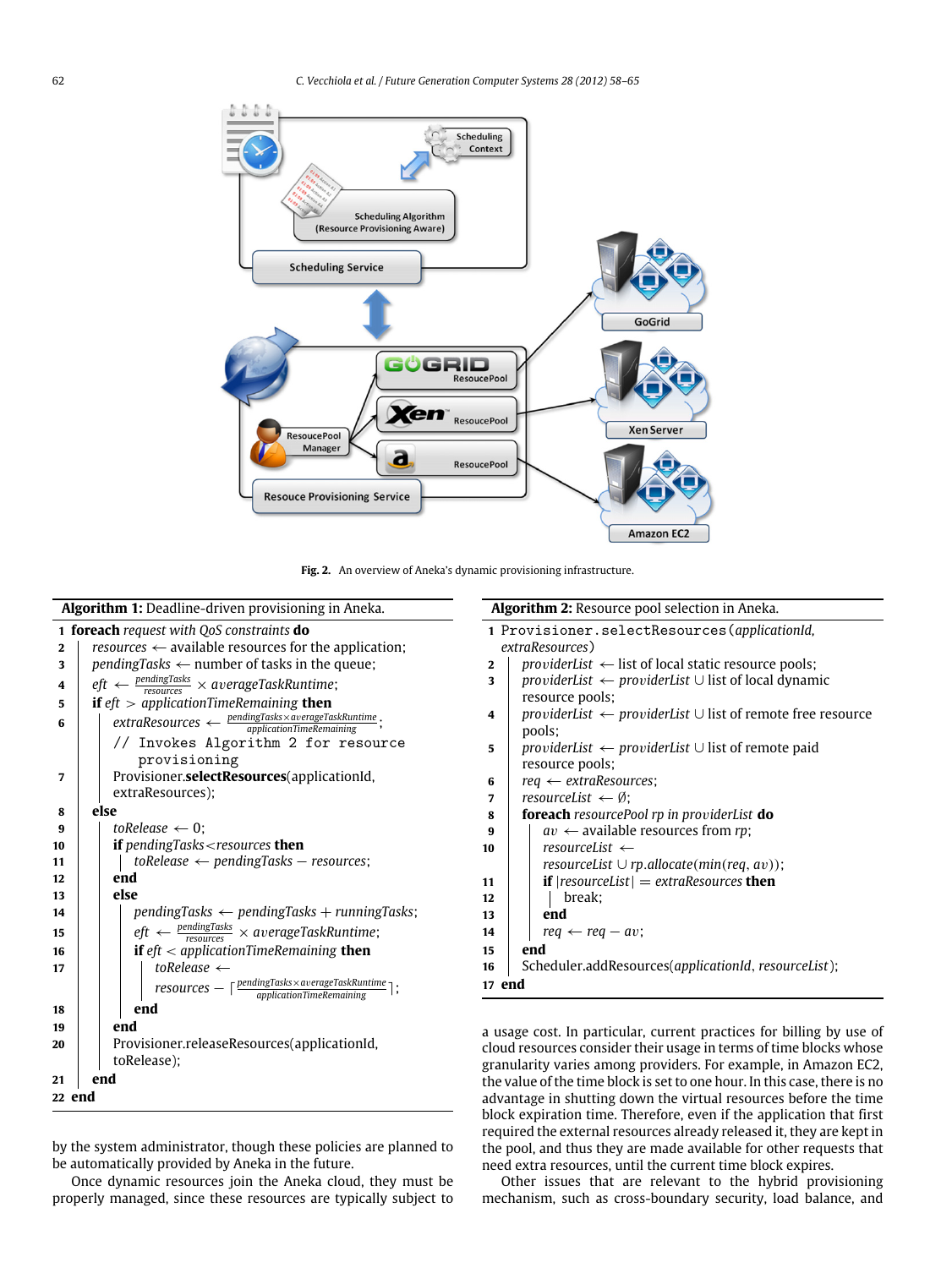data transfer, are managed by different components of the Aneka container. Cross-boundary security is enforced by specific security modules that execute the Aneka container in confined sandboxes on remote resources, so the application is protected against unauthorized access by other applications. The cross-boundary load balance is handled by the Scheduler Service, which ensures that workers receive new tasks to run whenever they become idle, regardless of whether the corresponding resources are locally or remotely provisioned. Cross-boundary data transfer is secured via security modules defined by users, which might be in this case either secure copy (SCP) or SFTP.

## <span id="page-5-0"></span>**6. Performance evaluation**

In this section, we present an experiment to demonstrate Aneka's features supporting the execution of scientific applications in hybrid Cloud environments. The hybrid cloud used in the experiment is shown in [Fig. 3.](#page-6-14)

Static resources are part of a private cloud containing five Linux machines (one master node and four worker nodes). Dynamic resources are composed of EC2 resources provisioned when local resources are not able to meet the application deadline. The EC2 resource pool policy in use allocates only Large Standard Amazon EC2 instances, which are dual core machines with 1.7 GB of RAM memory costing US\$0.17 per hour. These instances have similar capacity, regarding the number of cores and processor speed, to that of the local machines used in this experiment.

Because local resources are part of the local infrastructure and are supplied in a best-effort basis (i.e., they can leave the Aneka cloud at any time if there is a local user accessing the machine) and thus they offer limited QoS for the task's execution, their usage cost is not considered in this experiment.

The scientific application executed in the cloud is a multiobjective evolutionary optimizer called EMO [\[15\]](#page-7-5). EMO is based on Genetic Algorithms [\[16\]](#page-7-6) and its initial implementation is single threaded [\[15\]](#page-7-5). Subsequently, a Bag of Tasks version of EMO has been developed [\[17\]](#page-7-7). Such a version addresses the issue of reducing the computation time for non-trivial problems running in grids and other HPC platforms. The application suits the purpose of the experiment since it is a CPU-intensive task that generates a small amount of data in terms of output files (less than 1 MB).

To evaluate Aneka's deadline-driven provisioning mechanism, we first submitted distributed EMO to execution in Aneka without setting a deadline for the application. Later, we repeated execution of the same scenario with different deadlines, showing how the provisioning infrastructure behaves. By running the first experiment, we can estimate the expected execution time of the application, which will allow us to impose a deadline triggering the resource provisioning in the other experiments.

One single execution of EMO in our experiment generates a job composed of 40 tasks. The first test identified that the execution of a single task (the evaluation of the DLTZ6 benchmark function with a population of 300 individuals and an evolutionary process of 150 generations) takes on average 6 min and 49 s. This means that a possible upper bound for the execution by only leveraging static resources is 70 min (when each of the four worker nodes executes ten tasks sequentially).

The test was then repeated considering different deadlines. The results of various execution scenarios are presented in [Table 1.](#page-6-15) Aneka's provisioning algorithm is able to provision resources and schedule the execution of the application in time for larger deadlines, with a small budget spent to allocate resources from EC2. As the deadline becomes stricter, the estimation of execution time is more important for successfully executing the application, because underestimation makes the provisioning allocate fewer resources than are really necessary. Moreover, the time required

by the virtual resources to join the Aneka cloud also affects the results. In particular, our experiments revealed that the delay for initialization of VMs provisioned from EC2 is on average 90 s, and it varies according to the number of resources requested.

Therefore, our conclusion is that both the deployment time in external resources and delays caused by particularities of the environments have to be considered when providing the Aneka scheduler with an estimation of the execution time of tasks in the cloud. Historical information about previous executions of the application, even if in a different infrastructure, together with the size of the transferred files and network details can help in providing a better estimation of the application runtime.

Nevertheless, even without considering such a deployment delay, the Aneka scheduler is able to reduce the application execution time by delivering resources from different sources, which enables execution of the application with small violation of the deadline. With mechanisms for better estimation of the execution time of tasks, it is expected that there will be an improvement in the performance of scientific applications in hybrid clouds.

#### <span id="page-5-1"></span>**7. Related work**

The idea of using public clouds to enhance the capability of grid resources has been explored theoretically in different works. Assunção et al. [\[18\]](#page-7-8) present a simulation-based analysis of different algorithms for provisioning of resources both in a local cluster and in the cloud. Such an analysis is based on common grid and cluster workloads. Kondo et al. [\[19\]](#page-7-9) present a cost-analysis study of mixed cloud and desktop grid environments for high-throughput, CPUintensive applications. Such a study shows that hybrid approaches where servers for the desktop grid are hosted in the cloud enable savings in infrastructure costs.

Regarding actual implementations of systems supporting hybrid clouds for scientific applications, CometCloud [\[20\]](#page-7-10) is an autonomic engine for hybrid grids and cloud systems, which supports the execution of workflow applications. Aneka, on the other hand, provides support for different programming models such as workflow, MapReduce, threads, and Actorsoriented programming. Moreover, it can also exploit resources from idle desktop machines, including those running the Windows operating system.

The ASKALON grid environment has been extended [\[21\]](#page-7-11) to support the execution of workflow applications in both grids and clouds (either public or private). The CaGrid Workflow Toolkit [\[22\]](#page-7-12) performs discovery, data access, service invocation, and execution of workflows in multiple types of resource. Both systems support only workflow applications and limited types of resource, whereas Aneka supports different programming models and computing environments.

GridWay [\[23\]](#page-7-13) supports the execution of applications both in local grids and in different cloud providers with the help of Globus Nimbus.<sup>[4](#page-5-2)</sup> It supports any type of local resource that can be managed by the Globus middleware, and also supports programming models supported by the latter. Therefore, both GridWay and Aneka are able to provision any type of resource to applications, even though Aneka supports more application models than GridWay.

Finally, Elastic Site Manager [\[24\]](#page-7-14) is a resource manager that is able to dynamically provision resources from private and public clouds to scientific applications. OpenNebula combined with Haizea [\[25\]](#page-7-15) supports the dynamic provision of virtualized resources from private and public Clouds. Resources managed by these systems are virtualized resources only, whereas Aneka is able to leverage applications with both virtualized and non-virtualized resources simultaneously, due to its provisioning capabilities.

<span id="page-5-2"></span><sup>4</sup> [http://workspace.globus.org.](http://workspace.globus.org)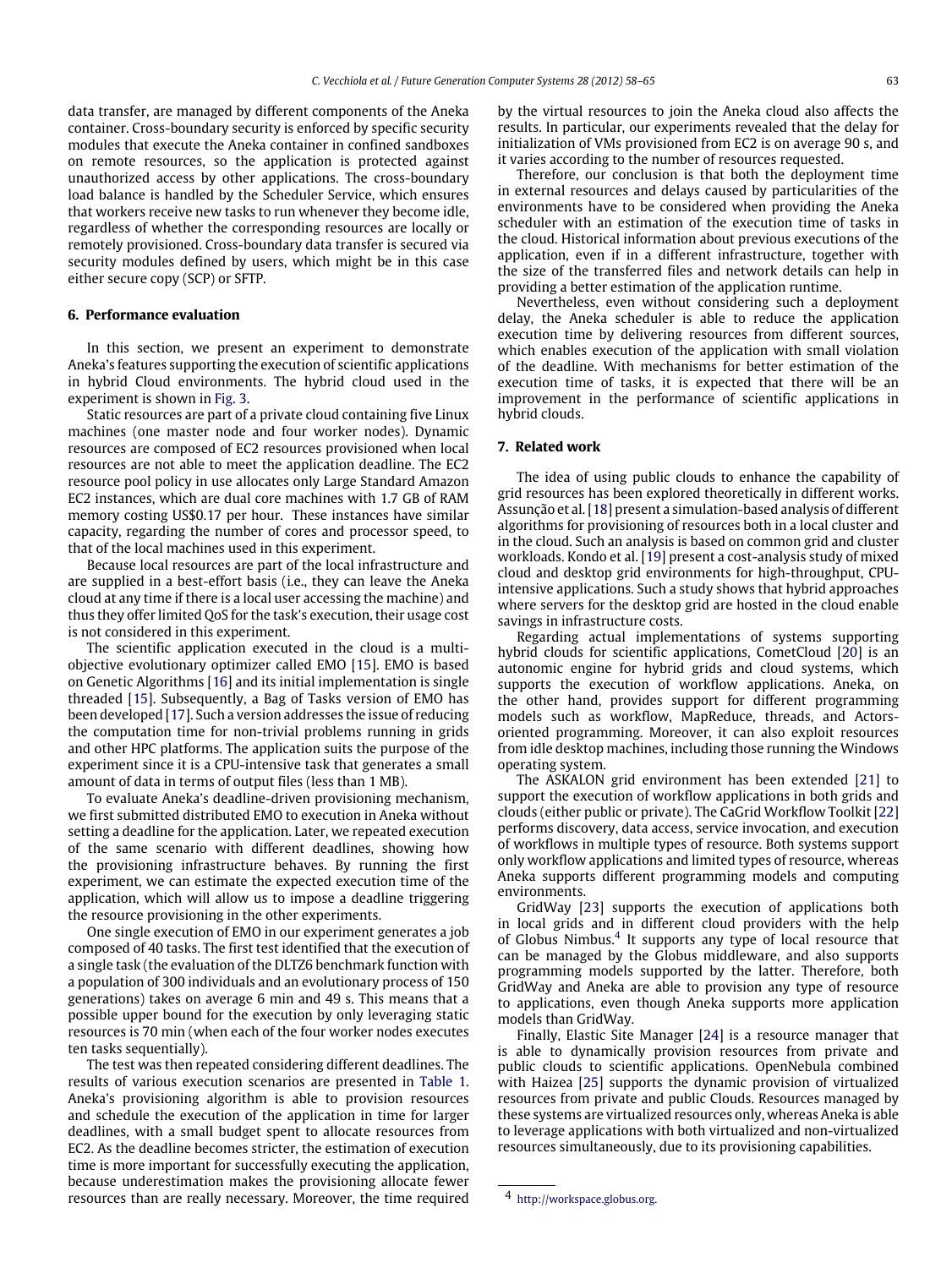<span id="page-6-14"></span>

**Fig. 3.** Hybrid cloud used in the experiments.

#### <span id="page-6-15"></span>**Table 1**

Results of the execution of a Bag of Tasks EMO job in a hybrid Aneka cloud.

| Deadline         | Static resources | EC2 VMs leased | Execution time (min) | Public cloud usage cost (U\$) |
|------------------|------------------|----------------|----------------------|-------------------------------|
| No deadline      |                  |                | 70                   | 0.00                          |
| 60 min           |                  |                | 33.3                 | 0.85                          |
| 40 min           |                  |                | ັ                    | 1.02                          |
| 30 min           |                  |                |                      | 1.19                          |
| $20 \text{ min}$ |                  |                | 25                   | 1.87                          |

#### <span id="page-6-4"></span>**8. Conclusions and future directions**

Cloud Computing quickly became the platform of choice in many practical scenarios in a business context. Nevertheless, its adoption is limited in the context of computational science. Scientific applications requiring larger amounts of computing power than can be delivered by local resources within a given time frame can utilize clouds, which can deliver this required capacity with minimal effort in terms of the configuration of hardware platforms.

An obstacle for the adoption of clouds for scientific applications is taking advantage of such platforms when legacy systems are still used. Different operating systems, programming languages, and software platforms supported by each system can make this integration hard.

Aneka addresses these issues by supporting seamless integration of resources from a range of sources that include desktop grids, clusters, grids, public clouds, and private clouds to support QoS-aware execution of applications. Aneka's features were demonstrated in experiments that showed that it is able to efficiently allocate resources from different sources in order to reduce application execution times. Improvements in Aneka's dynamic resource provisioning are under development, and once these improvements are available we expect that applications will run more efficiently in hybrid resources.

The experiment presented in this paper addressed the case of applications requiring a small amount of data transfer: the input files, output files, and application together were smaller than 1 MB. Provisioning mechanisms more suitable for data-intensive HPC applications – such as data location-aware provisioning of hybrid resources, which attempts to select providers that contains all or part of the data required by the application – are also the subject of future research.

We are developing support for the integration of multiple Clouds in Aneka according to the InterCloud [\[26\]](#page-7-16) model. In this model, providers interact via a marketplace where they can either negotiate resources for serving their jobs or they can outsource jobs to other Clouds upon a compensation to the party receiving the job. This will further expand the range of different sources of resources that can be integrated by Aneka, leading to its ultimate goal of supporting QoS-aware execution of applications using any relevant programming model.

#### **References**

- <span id="page-6-0"></span>[1] R. Buyya, C.S. Yeo, S. Venugopal, J. Broberg, I. Brandic, Cloud computing and emerging IT platforms: vision, hype, and reality for delivering IT services as the 5th utility, Future Generation Computer Systems 25 (6) (2009) 599–616.
- <span id="page-6-1"></span>[2] I. Foster, K. Kesselman (Eds.), The Grid 2: Blueprint for a New Computing Infrastructure, 2nd ed., Morgan Kaufmann Publishers, 2004.
- <span id="page-6-2"></span>[3] C. Vecchiola, X. Chu, M. Mattess, R. Buyya, Aneka — integration of private and public clouds, in: R. Buyya, J. Broberg, A. Goscinski (Eds.), Cloud Computing: Principles and Paradigms, Wiley Press, 2011.
- <span id="page-6-3"></span>[4] C. Vecchiola, X. Chu, R. Buyya, Aneka: a software platform for. NET-based cloud computing, in: W. Gentzsch, L. Grandinetti, G. Joubert (Eds.), High Performance and Large Scale Computing, IOS Press, 2009.
- <span id="page-6-5"></span>[5] F. Gagliardi, M. Begin, EGEE—providing a production quality grid for e-Science, in: Proceedings of the IEEE International Symposium on Mass Storage Systems and Technology, 2005.
- <span id="page-6-6"></span>[6] C. Catlett, TeraGrid: a foundation for US cyberinfrastructure, in: Proceedings of the International Conference on Network and Parallel Computing, 2005.
- <span id="page-6-7"></span>[7] R. Pordes, D. Petravick, B. Kramer, D. Olson, M. Livny, A. Roy, P. Avery, K. Blackburn, T. Wenaus, F. Wurthwein, I. Foster, R. Gardner, M. Wilde, A. Blatecky, J. McGee, R. Quick, The open science grid, Journal of Physics: Conference Series 78 (1) (2007) 12–57.
- <span id="page-6-8"></span>[8] W. Gropp, E. Lusk, A. Skjellum, Using MPI—2nd Edition: Portable Parallel Programming with the Message Passing Interface (Scientific and Engineering Computation), The MIT Press, 1999.
- <span id="page-6-9"></span>[9] K. Keahey, T. Freeman, Science clouds: early experiences in cloud computing for scientific applications, in: Proceedings of the Cloud Computing and its Applications Conference, 2008.
- <span id="page-6-10"></span>[10] C. Evangelinos, C. Hill, Cloud computing for parallel scientific HPC applications: feasibility of running coupled atmosphere–ocean climate models on Amazon's EC2, in: Proceedings of the Cloud Computing and Its Applications Conference, 2008.
- <span id="page-6-11"></span>[11] E. Deelman, G. Singh, M. Livny, B. Berriman, J. Good, The cost of doing science on the cloud: the Montage example, in: Proceedings of the 2008 ACM/IEEE Conference on Supercomputing, 2008.
- <span id="page-6-12"></span>[12] J. Miller, S. Ragsdale, The Common Language Infrastructure Annotated Standard, Addison Wesley, 2004.
- <span id="page-6-13"></span>[13] J. Dean, S. Ghemawat, MapReduce: simplified data processing on large clusters, in: Proceedings of the 6th Symposium on Operating Systems Design and Implementation, 2004.